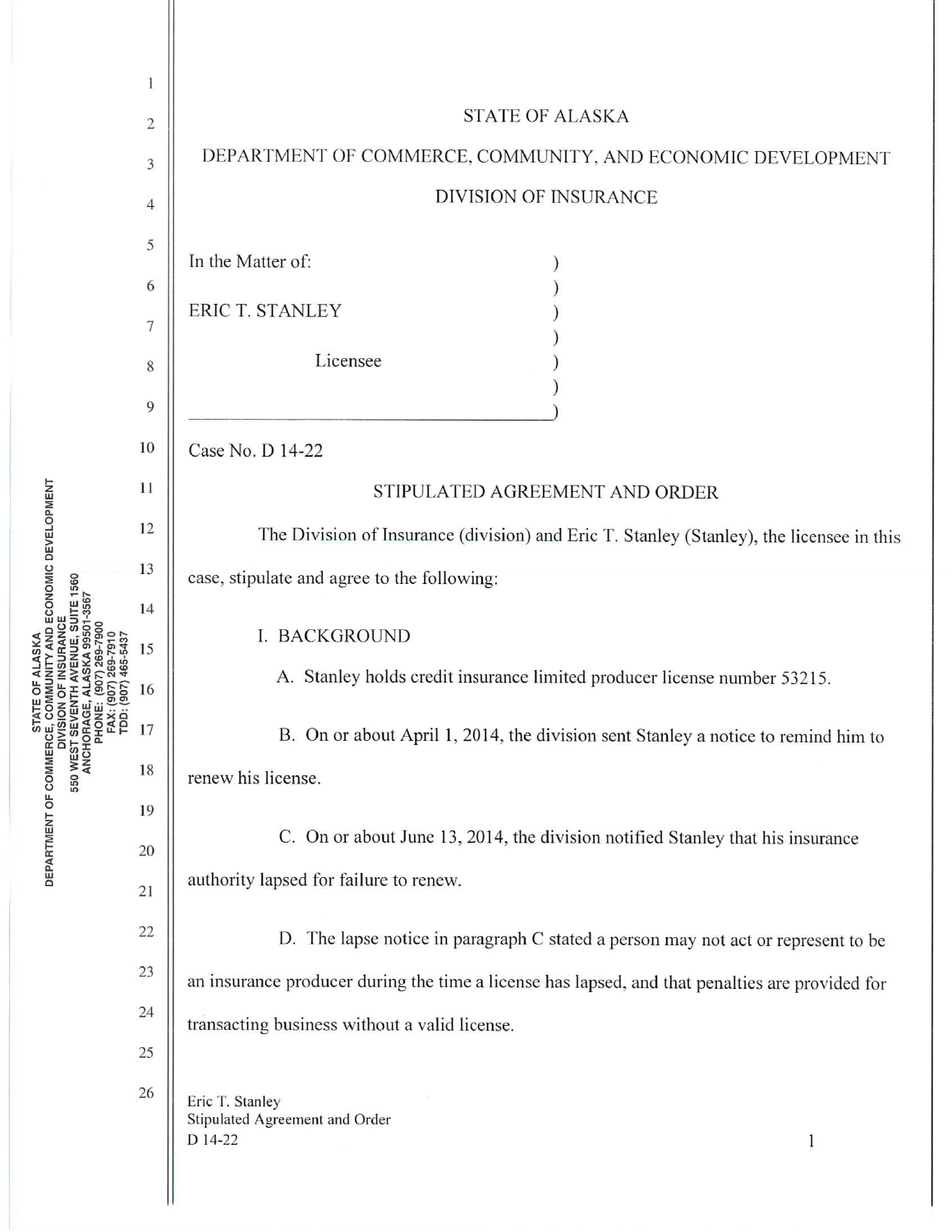8

 $\mathbf{1}$ 

9

11

12

13

14

15

16

17

 $\mathbb{E}$ . As part of the filing requirements to reinstate his license, Stanley provided a  $\frac{3}{3}$  notarized statement to the division indicating whether Stanley continued to transact business 4 during the period in which Stanley was not appropriately licensed. The statement indicated 5 that three policies were transacted between June 13, 2014 and August 27, 2014 and that  $6 \parallel$  Stanley earned \$803.62 in commissions and service/broker fees. These transactions subject  $7 \parallel$  Stanley to civil penalties under AS 21.27.440.

II. TERMS OF AGREEMENT

10 1. Stanley agrees to pay a civil penalty under AS 21.27.440 in the amount of \$803.62 for the unlicensed activity that occurred between June 13, 2014 and August 27, 2014, with \$400.00 suspended. The unsuspended penalty of \$403.62 is payable at the time Stanley has been notified that the director has signed the order adopting this agreement.

2. In the event that Stanley violates Alaska insurance laws during the next two years, the suspended portion of the penalty referenced in paragraph one will be reinstated. Stanley also will be subject to any and all sanctions authorized by the insurance laws including imposition of additional penalties.

3. By signing this agreement, Stanley understands and agrees that any failure to comply with the conditions of this agreement will be grounds to revoke, suspend, or not renew independent adjuster license number 53215.

 $23$  || 4. Stanley understands that this agreement is not binding on the parties unless and 24 | until the director signs the order adopting this agreement.

25

19

18

20

21

22

 $\frac{26}{\text{Eric T. Stanley}}$ Stipulated Agreement and Order  $D$  14-22 2